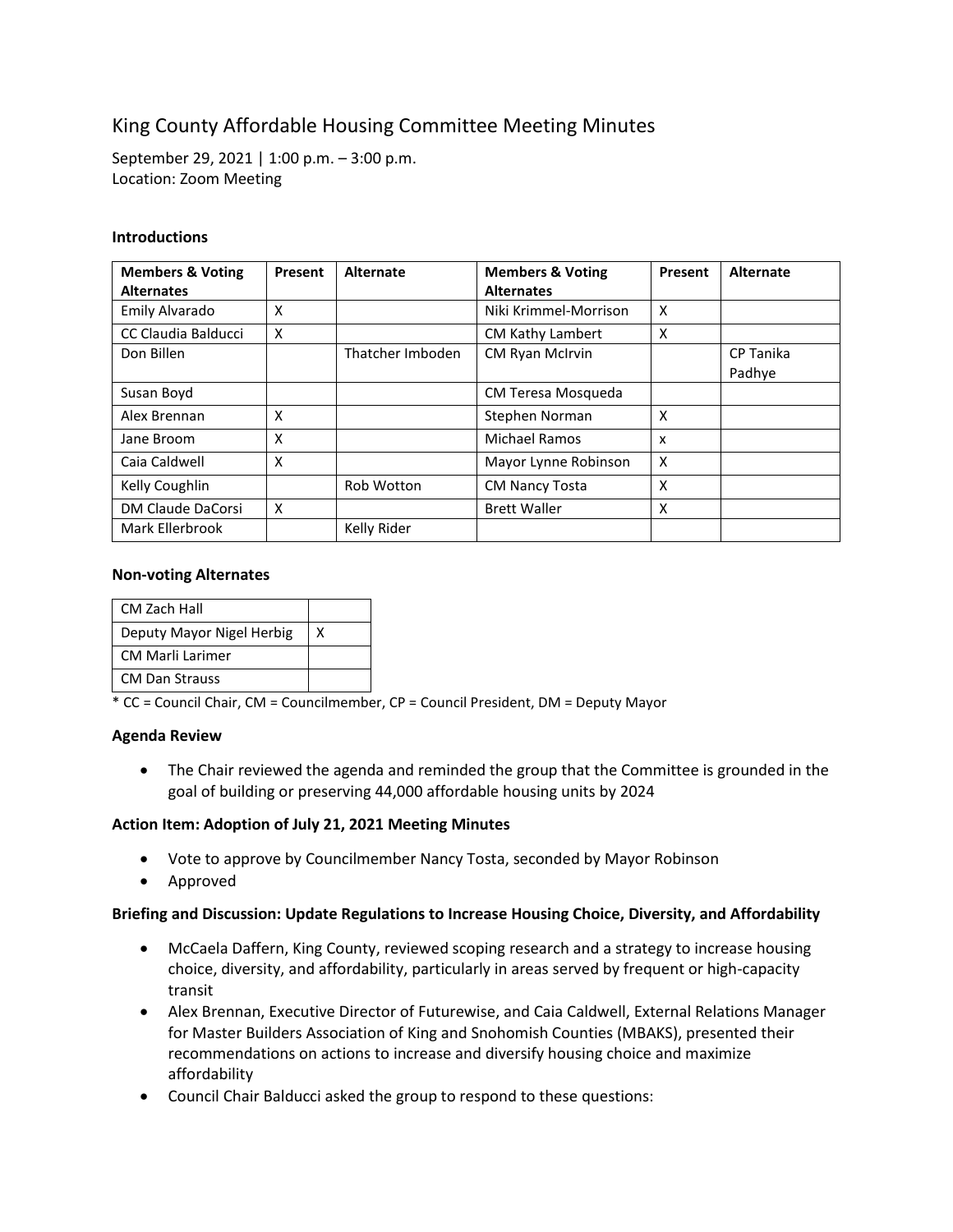- 1. Thoughts on the strategy that McCaela described earlier?
- 2. Which actions should the Committee prioritize for rapid, widespread implementation and include in the challenge letter?
- Members discussed the following:
	- $\circ$  A suggestion to focus on efforts to create housing options for senior empty nesters so that they will free up the supply of single-family homes for larger households
	- o A concern that people can't get landlords to accept their housing vouchers
		- A response acknowledging this is a problem. There are income discrimination laws, but they can be difficult to parse out. Local jurisdictions need to be alert to patterns of this and employ fair housing mechanisms to enforce state law.
		- **The Chair will explore this further**
	- $\circ$  A clarification that there is no lack of motivation to increase housing choice, diversity, and affordability. A concern that the challenge letter could step on efforts already underway at South King Housing and Homelessness Partners (SKHHP)
		- The Chair stated that the Committee should work with SKHHP and A Regional Coalition for Housing (ARCH) to build on their efforts
	- o An acknowledgement of the presenter's good work, but a concern about parking minimums. Without designated parking at the complex, cars often turn up in other neighborhoods and cause issues. Although people will have fewer and fewer cars in the future, that is not happening fast enough to protect neighboring communities.
	- $\circ$  A question about how reducing pedestrian infrastructure around transit-oriented development aligns with Vision Zero goals. An idea that a letter combined with an updated dashboard would be compelling.
	- $\circ$  A second clarification that there isn't lack of political will to increase housing choice, diversity, and affordability. Burien passed significant renter protections and accessory dwelling unit policies, but they don't have the resources and technical capacity to implement the policies. Bureaucracy and public hearings are also barriers to implementation. A suggestion to review California's recent housing legislation to determine if anything is replicable in Washington.
	- $\circ$  A comment that more deeply affordable senior rental housing is needed in all communities. Seattle has had some recent success investing in community-driven and culturally relevant senior rental housing. Additional support and resources from the federal government, and others, are crucial to scale this. Senior housing at 30 percent area median income (AMI), in particular, is a crucial racial equity issue, as aging demographics are shifting.
	- $\circ$  A third clarification that there is no lack of political will. Rural areas are disadvantaged when there's a focus on transit-oriented development. There are thousands of people commuting on Highway 18, and rural communities need a better way of being part of a regional plan for housing. 100-unit projects don't fit well in small communities due to density, height, and other land requirements. If people can't live in rural communities, they need better transportation choices.
	- $\circ$  A fourth clarification that there is no lack of political will. Additional staff and people with expertise are needed to develop and update regulations. A suggestion to raise funding for floating staff to provide technical assistance to jurisdictions.
- Comments made by audience members:
	- $\circ$  An invitation to attend Habitat for Humanity's home dedication event on October 2<sup>nd</sup> in South Park to see how zoning flexibility helped turn a single-family home into 13 permanently affordable homes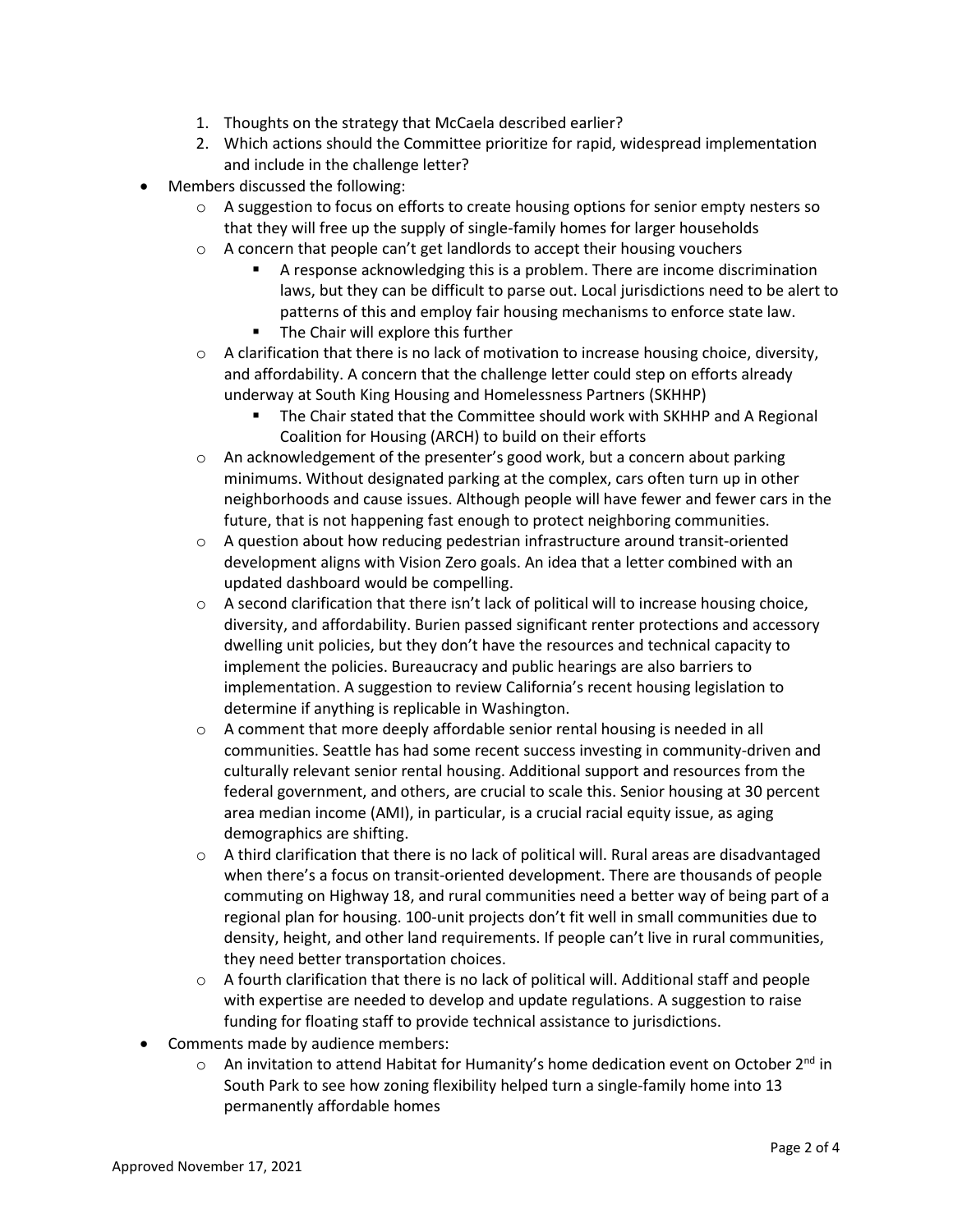- The Chair asked Alex and Caia which of their recommended actions hold the best chance of moving the needle on the 44,000-unit production and preservation goal by 2024
	- $\circ$  Alex stated increasing development capacity in specific places and incorporating inclusionary requirements or incentives as part of upzoning
	- o Caia stated shortening permit review timelines and upzoning
- A comment that a letter can allow jurisdictions to be specific in identifying the actions they want to take. Maybe reducing parking in rural areas won't make much of a difference cost-wise, but minimum lot areas, impact fees, developer-provided public infrastructure, etc. would make a difference. Focusing land efficient development to rural town centers would be another strategy.
- A comment that Seattle gets some level of scale from reinvesting inclusionary housing in-lieu fees into rental and ownership housing. Households earning 0-60 percent AMI are served through the creation of affordable rentals, and 80 percent AMI or below households qualify for homeownership. There is a focus on serving households at 60 percent AMI.
- The Chair stated that there will be a more specific proposal to respond to at the next meeting

# **Briefing: Advance Shared Revenue Principles**

- The Chair reminded members that she asked members from Seattle and the Sound Cities to identify an action or actions that they and their subregional collaborations (ARCH and SKHHP) will take to rapidly increase the preservation and production of permanent affordable units by deploying available revenue sources
- Emily Alvarado, Director of Seattle's Office of Housing, presented on Seattle's actions, including:
	- o Publishing more Notices of Funding Availability
	- o Facilitating faster project completion by coordinating interdepartmentally to decrease regulatory barriers, expediting permitting review, passing legislation to create permanent supportive housing efficiencies, and offering significant technical assistance for public funding readiness
- The Chair shared that King County Council introduced legislation to expedite deployment of revenue by removing the step where the Interbranch Team approves revenue decisions. King County Council is still exploring earmarks. At a minimum, they are advocating to avoid earmarks since it limits how quickly money is deployed if it sits.
- The Chair shared that at the November AHC meeting, others can report out their actions to rapidly increase the preservation and production of permanent affordable units by deploying available revenue sources
	- o There will be an update from Redmond in November
	- o Bellevue began collecting House Bill 1590 revenue at the end of March. They have spent those funds on human services and have a Request for Proposals out for an affordable housing project in Bellevue

### **Briefing: Work Plan and Committee Functioning Survey**

• McCaela encouraged members to take the work plan and committee functioning survey to be released the following day

# **Briefing: 2022 State Legislative Agenda**

- Kelly Rider, Government Relations Officer with King County, reviewed the contents of the draft 2022 state legislative agenda, rationale for inclusion, and tentative adoption timeline
- The Chair invited members to ask questions. Members discussed the following: